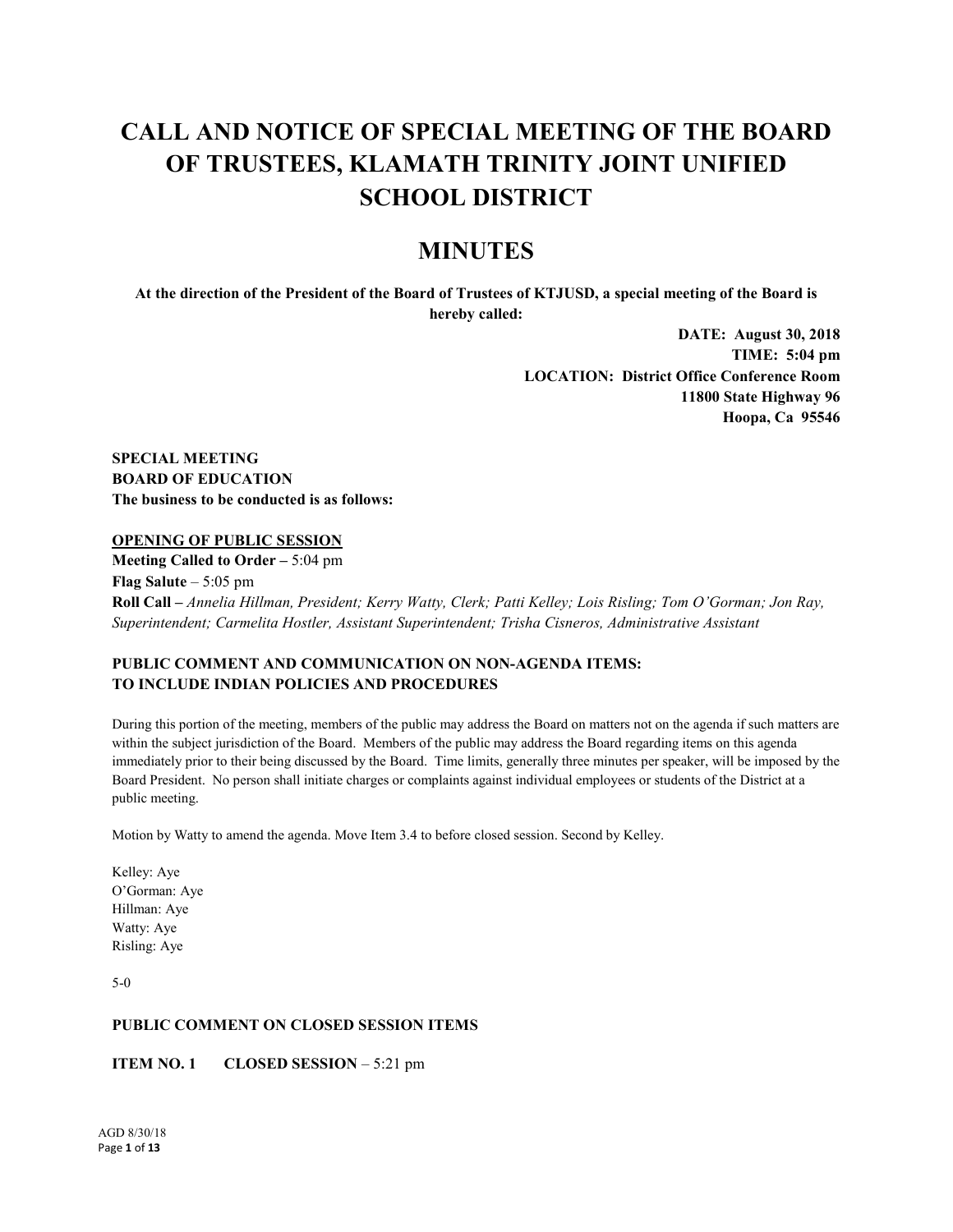# **EMPLOYMENT OF PUBLIC EMPLOYEES: Government Code Section 54957**

- 1st Grade Teacher/Certificated/Hoopa Elementary School *Julie Wallace*
- 2nd Grade Teacher/Certificated/Hoopa Elementary School *Terry Gordon*
- 5th Grade Teacher/Certificated/Hoopa Elementary School *Morek Anne O'Rourke*
- 6th Grade Teacher/Certificated/Hoopa Elementary School *Rodney McKinnon*
- 7th/8th Grade Science Teacher/Certificated/Hoopa Elementary School –*Yuko Wenzel*
- RSP Teacher/Certificated/Hoopa Elementary School *Russell Myhre*
- Library Media Technician/Classified/Hoopa Elementary School *Misty Sorrell*
- Vice-Principal Athletic Director/Administration/Hoopa High School *Royce Craig Cornelson III*
- Attendance Secretary/Classified/Hoopa High School *Trfr Tracy Campbell*
- Instructional Assistant Severely Handicapped/Classified/Hoopa High School *Trfr Robin Stevenson*
- Library Media Technician/Classified/Hoopa High School *Trfr Tanee Kane*
- Transitional Kindergarten Teacher/Certificated/Trinity Valley Elementary School *Trang Duong*
- 7th Grade Teacher/Certificated/Trinity Valley Elementary School *Alexandria Gless*
- Instructional Assistant/Classified/Trinity Valley Elementary School *Leslie Soho*
- Grounds Supervisor/Classified/Trinity Valley Elementary School *Alexandra Dressler*
- Instructional Aide Severely Handicapped/Classified/Trinity Valley Elementary School *Trfr Zhanette Wickard*
- Mechanic III/ Classified/Bus Shop *John Blake*
- Grounds Supervisor/Classified/Weitchpec Elementary School *Tanisha Doolittle*
- Instructional Assistant/Classified /Weitchpec Elementary School *Tanisha Doolittle*
- ASES/Classified/Weitchpec Elementary School *Tanisha Doolittle*
- Social Worker/Certificated/River Schools *Ella Kane*

All positions were unanimously approved.

# **STIPEND POSITIONS:**

- 8th Grade Advisor 2017-18 Second Half/Trinity Valley Elementary *Sian Gulley*
- 8th Grade Advisor 2018-19 /Trinity Valley Elementary *Shelly Baldy*
- Head Varsity Coach Football /Hoopa High School *William Simms*
- Head Coach JV Football /Hoopa High School *Floyd "Cowboy" Billings*
- Assistant Coach Varsity Football/Hoopa High School *Daniel "Sunny" Ryles*
- Assistant Coach JV Football/Hoopa High School *Jon-Michael Robinson*

All positions were unanimously approved.

# **NON STIPEND POSITIONS:**

Volunteer Coach Varsity Football/Hoopa High School – *Tashone Rice*

This position was unanimously approved.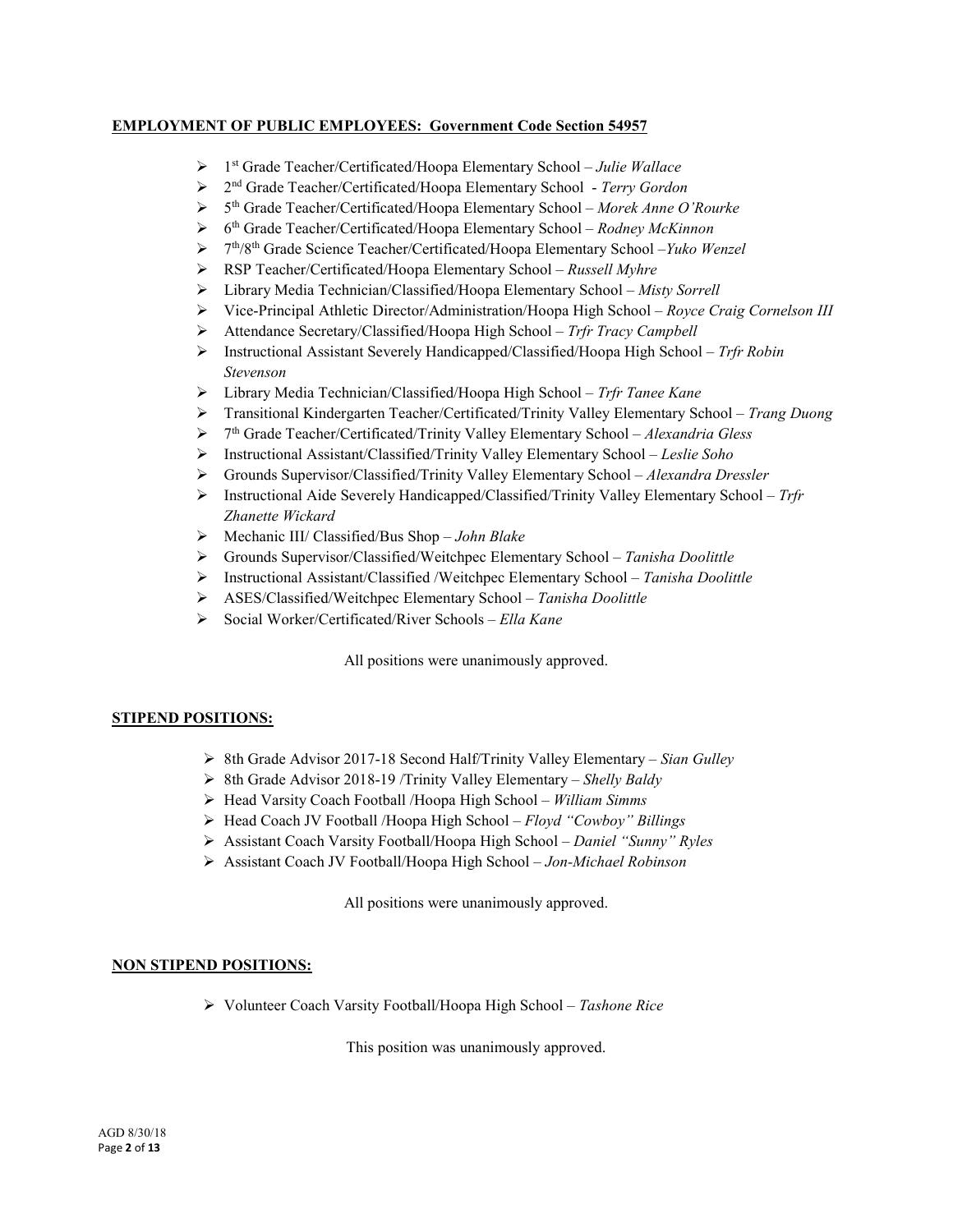**GOVERNMENT CODE SECTION 54957**: Public Employee discipline, dismissal, release, non-reelection, acceptance of the resignation of, or other action which otherwise affects the employment status of a public employee.

*Resignation – Library Media Tech/Classified/Hoopa High School Resignation – Literary Paraprofessional/Classified/Hoopa Elementary School Resignation – 7th and 8th Grade Teacher/Certificated/ Hoopa Elementary School Resignation – Instructional Aide Severely Handicapped/Classified/Weitchpec Elementary School Resignation – Instructional Aide Severely Handicapped/Classfied/Trinity Valley Elementary School Dismissal – Accounts Payable/Classified Confidential/District Office*

All positions were unanimously approved.

**GOVERNMENT CODE SECTION 54956.9** Conference with Legal Counsel – Anticipated Litigation: Under Government Code sections 54956.9(d)(2), the Klamath Trinity Joint Unified Board of Trustees hereby provides public notice that it may meet in Closed Session to decide whether there is significant exposure to litigation, and to consider and act in connection with matters for which there is a significant exposure to litigation. Under Government Code sections 54956.9, the Klamath Trinity Joint Unified Board of Trustees hereby provides public notice that it may meet in Closed Session to decide to initiate litigation and to consider and act in connection with litigation it has decided to initiate Conference with Legal Counsel – Anticipated Litigation: Significant exposure to Litigation.

# **GOVERNMENT CODE SECTIONS 6549.1(d) AND 54957.6 CONFERENCE WITH LABOR**

**NEGOTIATOR** Agency Negotiator: Jon Ray, Superintendent, Employee Organizations: Klamath Trinity Teachers Association (KTTA); California School Employees Association, Chapter 347 (CSEA); Unrepresented Employees.

# *RETURN TO OPEN SESSION - 8:08pm*

# **ACTIONS RESULTING FROM CLOSED SESSION**

- **ITEM NO. 2 INFORMATION ITEM/CORRESPONDANCE**
	- **2.1 WASC**
	- **2.2 PERFORMANCE AGREEMENTS – JUNE**
	- **2.3 PERFORMANCE AGREEMENTS – JULY 10**
	- **2.4 PERFORMANCE AGREEMENTS - JULY**
- **ITEM NO. 3 ACTION ITEMS**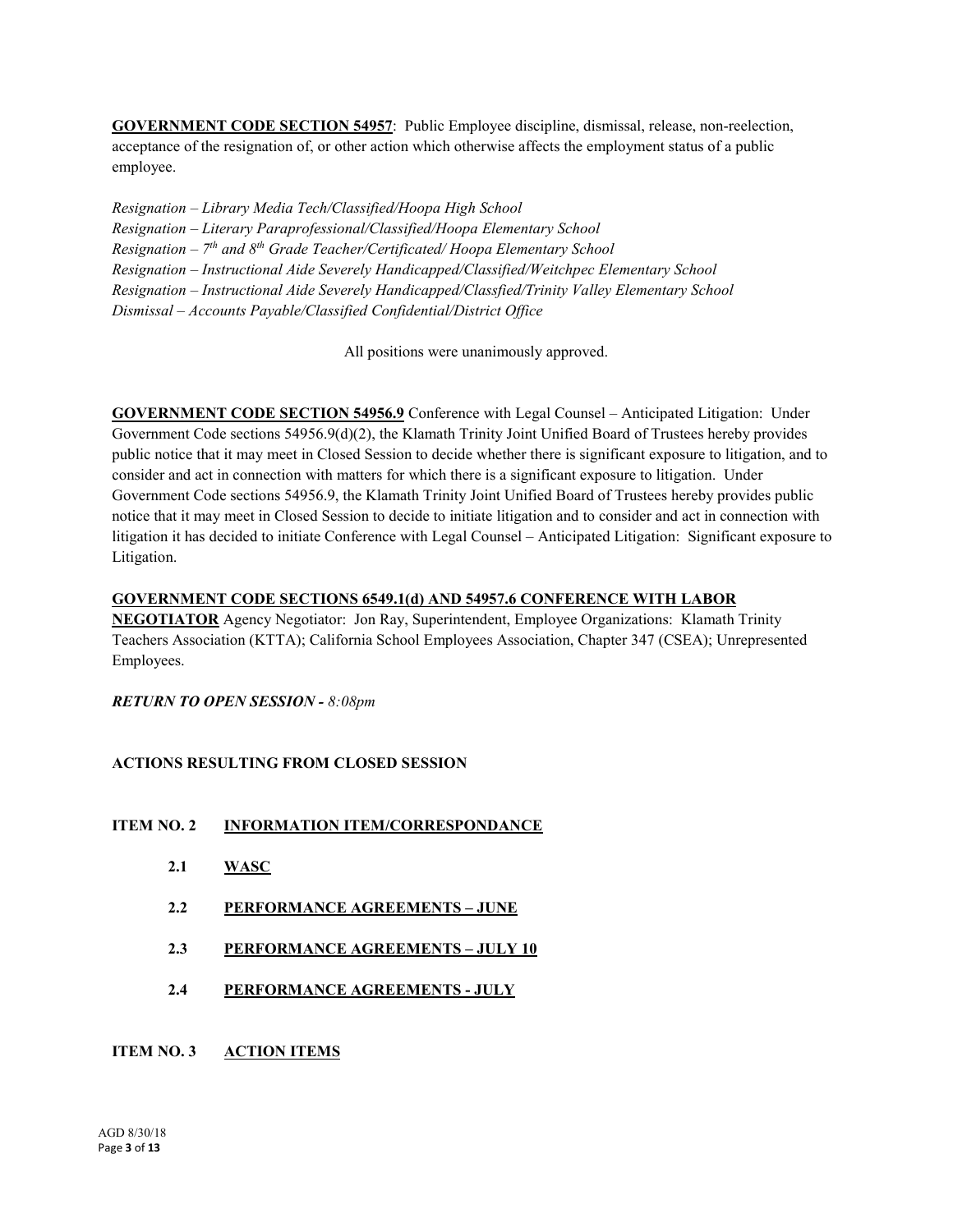# **3.1 OVERNIGHT TRIP**

MSC to approve an overnight field trip to Patrick's Point, excluding the Jet Boat tour.

O'Gorman/Watty

Kelley: Aye O'Gorman: Aye Hillman: Aye Watty: Aye Risling: Aye

5-0

# **3.2 NEW JOB DESCRIPTION**

MSC to approve the new job description for ASES Director

Watty/O'Gorman

Kelley: Aye O'Gorman: Aye Hillman: Aye Watty: Aye Risling: Aye

5-0

# **3.3 AGREEMENT FOR MUNICIPAL ADVISORY CONSULTING SERVICES**

MSC to approve the Agreement for Municipal Advisory Services

Watty/Risling

Kelley: Aye O'Gorman: Aye Hillman: Aye Watty: Aye Risling: Aye

5-0

# **3.4 DESIGNATION OF CIF REPRESENTATIVES**

MSC to approve Jim Roulsten and Craig Cornelson to be CIF Representatives

O'Gorman/Hillman

Kelley: Aye O'Gorman: Aye Hillman: Aye Watty: Aye Risling: Aye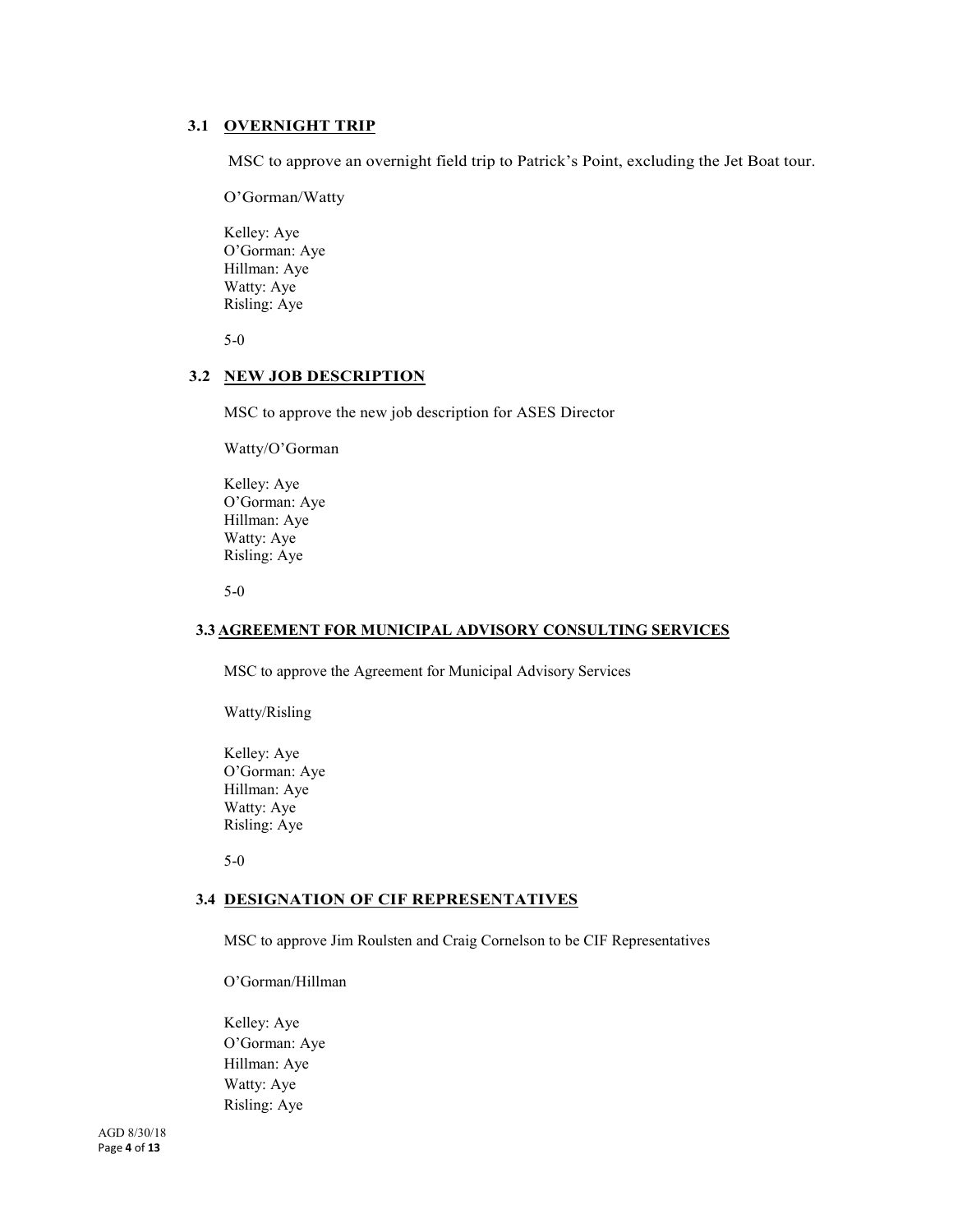# **3.5 APPROVAL OF MTSS GRANT MONEY**

MSC to accept the MTSS Grant Money in the amount of \$25,000.00

Risling/Kelley

Kelley: Aye O'Gorman: Aye Hillman: Aye Watty: Aye Risling: Aye

5-0

# **3.6 SECOND QUARTER WILLIAMS COMPLAINT REPORT**

MSC to approve the Williams Complaint Report for the Second Quarter. No complaints were filed.

Watty/O'Gorman

Kelley: Aye O'Gorman: Aye Hillman: Aye Watty: Aye Risling: Aye

5-0

## **3.7 6 RIVERS CONSTRUCTION - QUOTES**

MSC to approve the following quotes from 6 Rivers Construction for Hoopa Valley High School and Hoopa Elementary School, not to exceed \$55,000.00 per site, for a total amount of \$110,000:

| Hoopa Valley High School:       | \$55,000.00 |
|---------------------------------|-------------|
| Hoopa Valley Elementary School: | \$55,000.00 |

Kelley/O'Gorman

Kelley: Aye O'Gorman: Aye Hillman: Aye Watty: Aye Risling: Aye

5-0

## **3.8 HOOPA VALLEY ELEMENTARY SCHOOL – PH 3 INC 2 MULTI**

5-0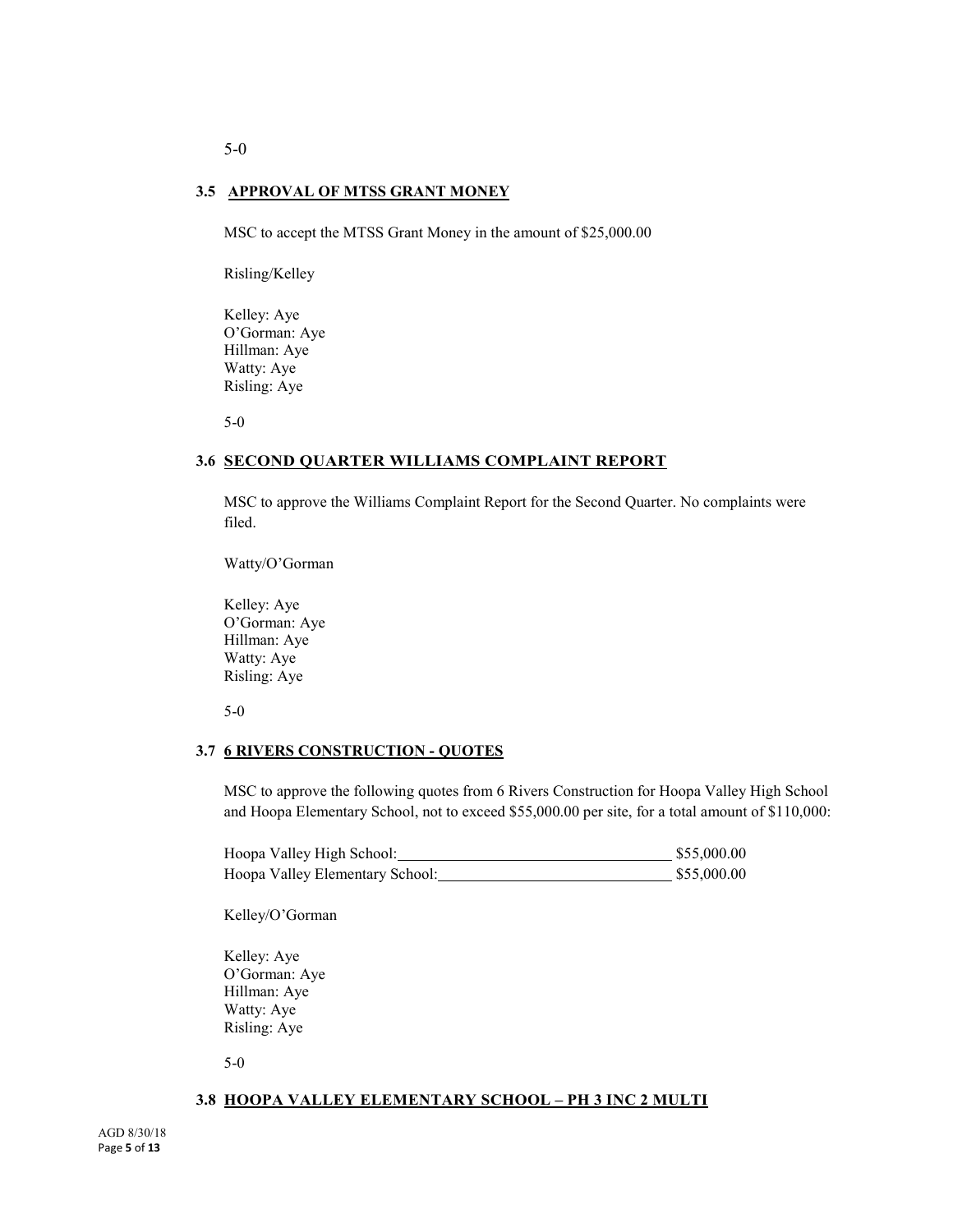# **PRIME BID CONTRACT**

MSC to approve the contract for the following Multi-Prime Bid Package totaling \$142,000.00:

KT2018.4.1.B Six Rivers Construction: \$142,000.00

Watty/Kelley

Kelley: Aye O'Gorman: Aye Hillman: Aye Watty: Aye Risling: Aye

5-0

# **3.9 6 RIVERS CONSTRUCTION - HOOPA VALLEY HIGH SCHOOL PH III INC 1**

MSC to approve the quote, dated 8/3/18 (AC Paving) from 6 Rivers Construction, in the amount of \$7,400.00

Risling/Kelley

Kelley: Aye O'Gorman: Aye Hillman: Aye Watty: Aye Risling: Aye

5-0

# **3.10 6 RIVERS CONSTRUCTION - HOOPA VALLEY HIGH SCHOOL PH 3 INC 2**

MSC to approve the quote dated 8/3/18 (Sidewalk) from 6 Rivers Construction in the total amount of \$12,850.00.

Watty/O'Gorman

Kelley: Aye O'Gorman: Aye Hillman: Aye Watty: Aye Risling: Aye

5-0

AGD 8/30/18 Page **6** of **13**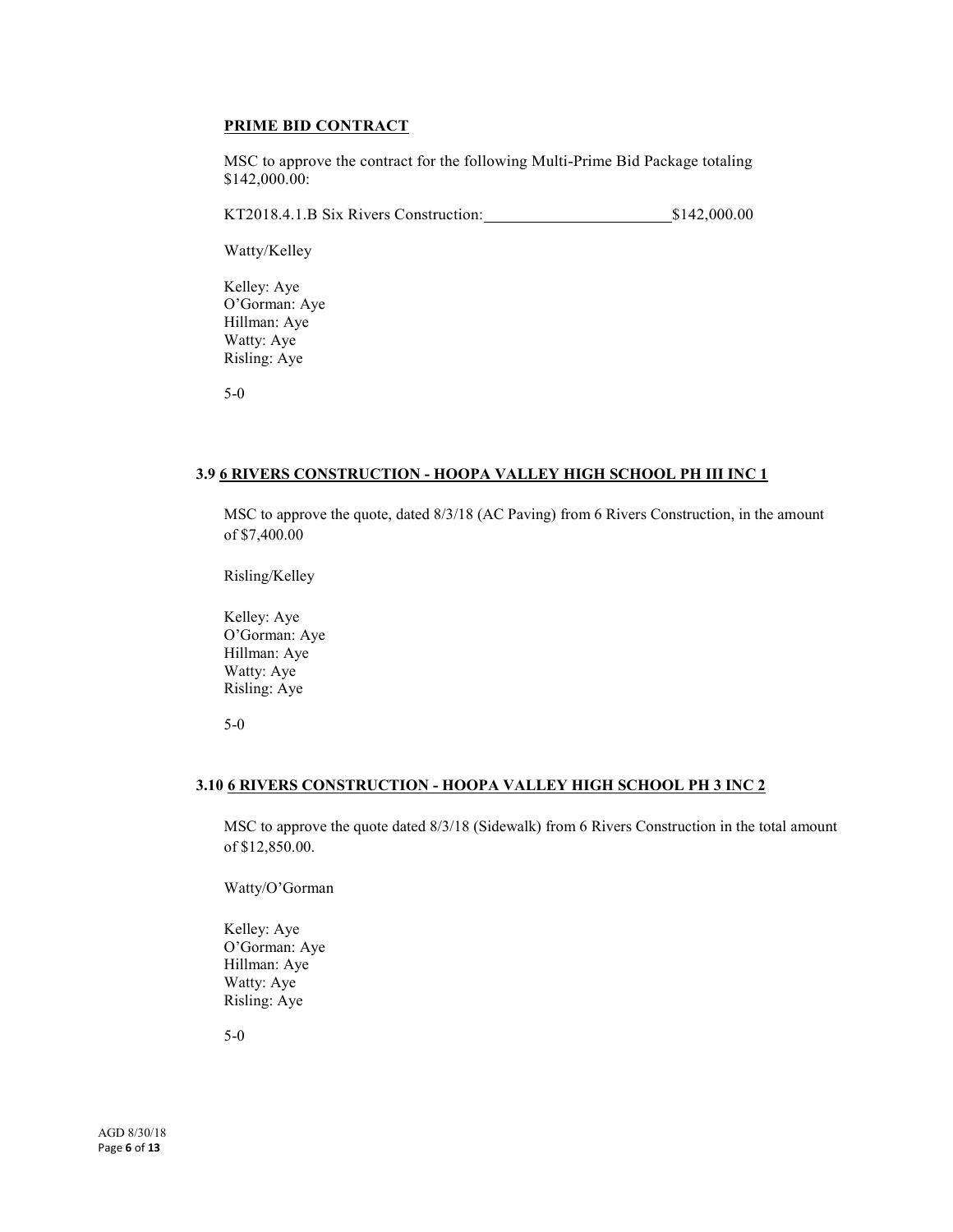# **3.11 CALIFORNIA SAFETY COMPANY - HOOPA VALLEY ELEMENTARY SCHOOL PH III INC 1 & 2**

MSC to approve the following invoices from California Safety Company in the total amount of \$427.50 for disabling the alarm in the Boiler Room due to construction:

| Invoice # 392629:    | \$202.50 |
|----------------------|----------|
| Invoice $\#$ 392631: | \$225.00 |

Risling/Watty

Kelley: Aye O'Gorman: Aye Hillman: Aye Watty: Aye Risling: Aye

5-0

# **3.12 CAL SAFETY - ORLEANS ELEMENTARY SCHOOL PH III**

MSC to approve invoice 378587 from California Safety Company in the amount of \$4,875.00

Watty/Risling

Kelley: Aye O'Gorman: Aye Hillman: Aye Watty: Aye Risling: Aye

5-0

# **3.13 COLBURN ELECTRIC - HOOPA VALLEY ELEMENTARY SCHOOL PH III, INC 1 & 2**

MSC to approve the Change Order Number 1 from Robert Colburn Electric, increasing the amount of PO # 190176 for Bid Package 2017.4.6.1 in the total amount of \$6,101.25.

Watty/Kelley

Kelley: Aye O'Gorman: Aye Hillman: Aye Watty: Aye Risling: Aye

5-0

# **3.14 COLBURN ELECTRIC -HOOPA VALLEY HIGH SCHOOL PH III INC. 1**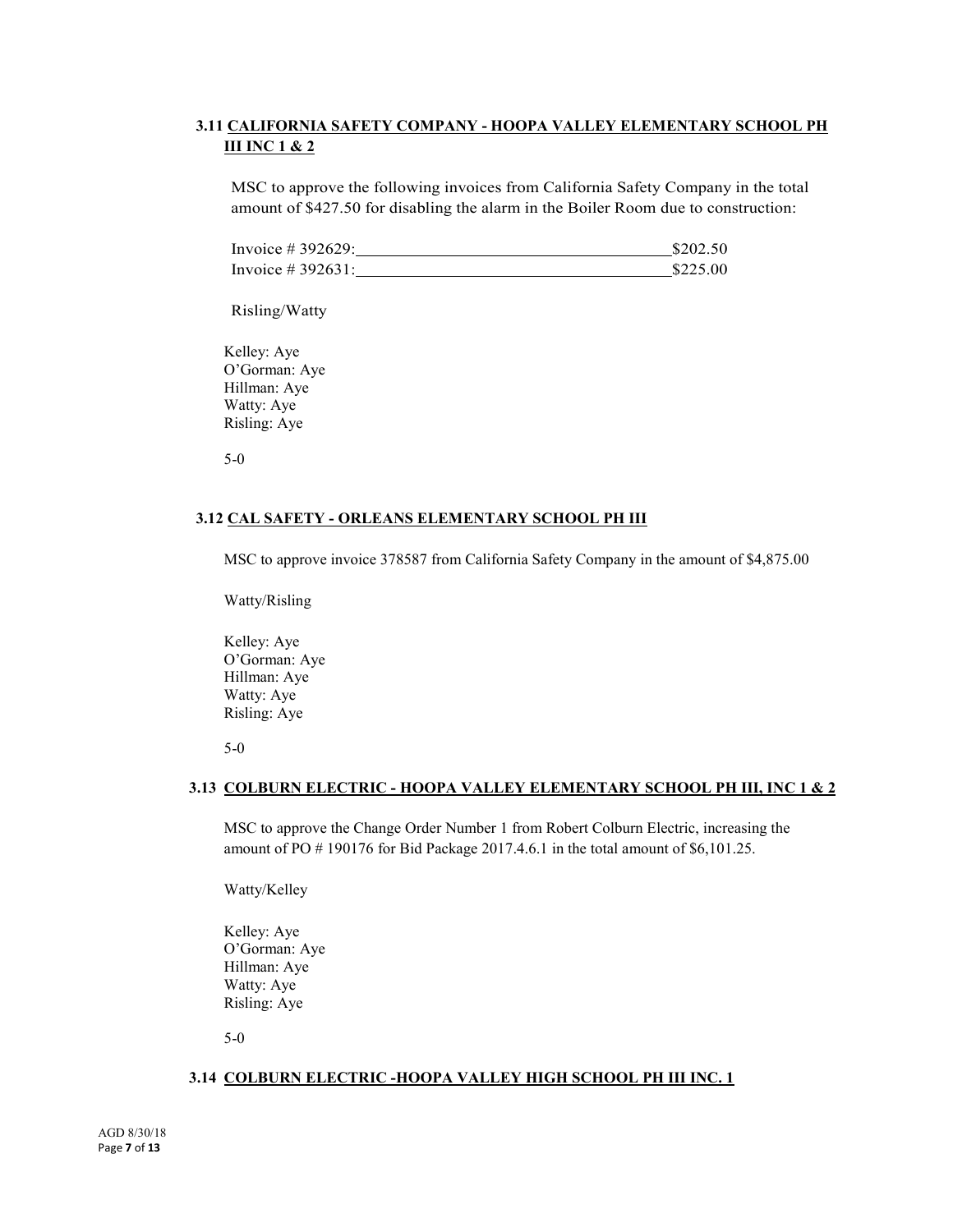MSC to approve the following Change Orders from Colburn Electric, increasing the amount of PO # 190098 for Bid Package 2017.3.4 in the total amount of \$6,910.39:

| Change Order 5 | \$408.00   |
|----------------|------------|
| Change Order 6 | \$6,502.39 |

Watty/O'Gorman

Kelley: Aye O'Gorman: Aye Hillman: Aye Watty: Aye Risling: Aye

5-0

# **3.15 COLBURN ELECTRIC - HOOPA VALLEY HIGH SCHOOL PH III**

MSC to approve a payment for the following invoices from Colburn Electric in the total amount of \$5,804.68.

| Invoice $# 19211$ | \$400.00   |
|-------------------|------------|
| Invoice $#19210$  | \$5,304.68 |
| Invoice $#19212$  | \$100.00   |

Kelley/O'Gorman

Kelley: Aye O'Gorman: Aye Hillman: Aye Watty: Aye Risling: Aye

5-0

# **3.16 CONE PLUMBING - HOOPA VALLEY ELEMENTARY SCHOOL PH III INC 2**

MSC to approve Change Order Number One from Cone Plumbing, increasing the amount of PO # 190049 for Bid Package 2017.4.5 in the amount of \$17,200.00.

Risling/Watty

Kelley: Aye O'Gorman: Aye Hillman: Aye Watty: Aye Risling: Aye

5-0

#### **3.17 CONE PLUMBING - JACK NORTON ELEMENTARY SCHOOL PH II**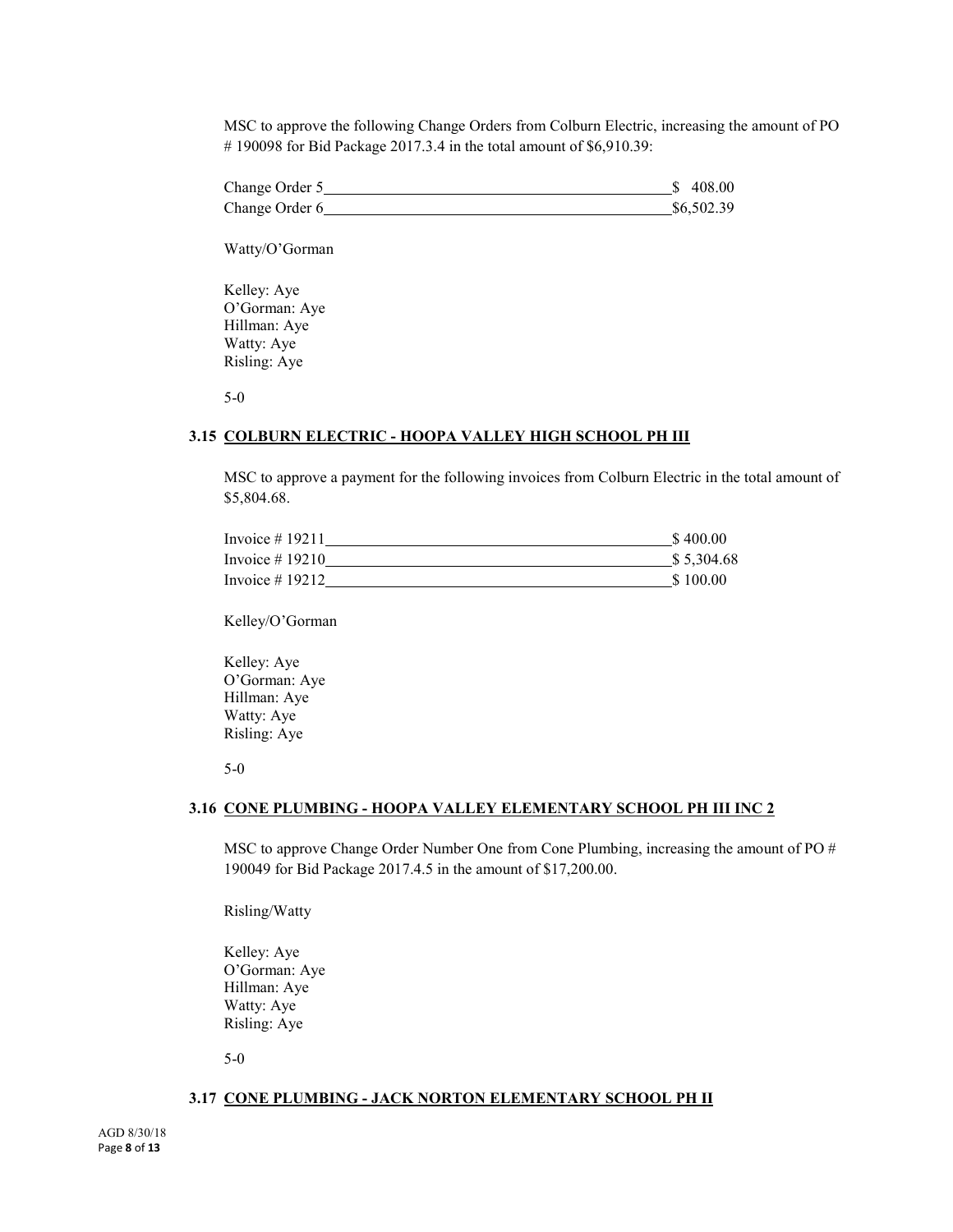MSC to approve an Invoice 2994 (\$1,630) and Invoice 3980 (\$2,994.16) from Cone Plumbing in the total amount of \$4,624.99.

Watty/Risling

Kelley: Aye O'Gorman: Aye Hillman: Aye Watty: Aye Risling: Aye

5-0

#### **3.18 RALPH HAGEDORN - HOOPA VALLEY ELEMENTARY SCHOOL PH III**

MSC to approve the proposal from Ralph Hagedorn in the total amount of \$30,000.00 for inspection services.

Risling/Watty

Kelley: Aye O'Gorman: Aye Hillman: Aye Watty: Aye Risling: Aye

5-0

# **3.19 NORTH COAST FRABICATORS - HOOPA VALLEY ELEMENTARY SCHOOL PH III INC 2**

MSC to approve the Quote NCF081813-02 from North Coast Fabricators for handrails in the amount of \$ 14,833.34.

O'Gorman/Watty

Kelley: Aye O'Gorman: Aye Hillman: Aye Watty: Aye Risling: Aye

5-0

# **3.20 METEOR - HOOPA VALLEY ELEMENTARY SCHOOL PH III INC 1**

MSC to approve the Quote (47585-11) from Meteor in the total amount of \$193,678.21

Watty/Kelley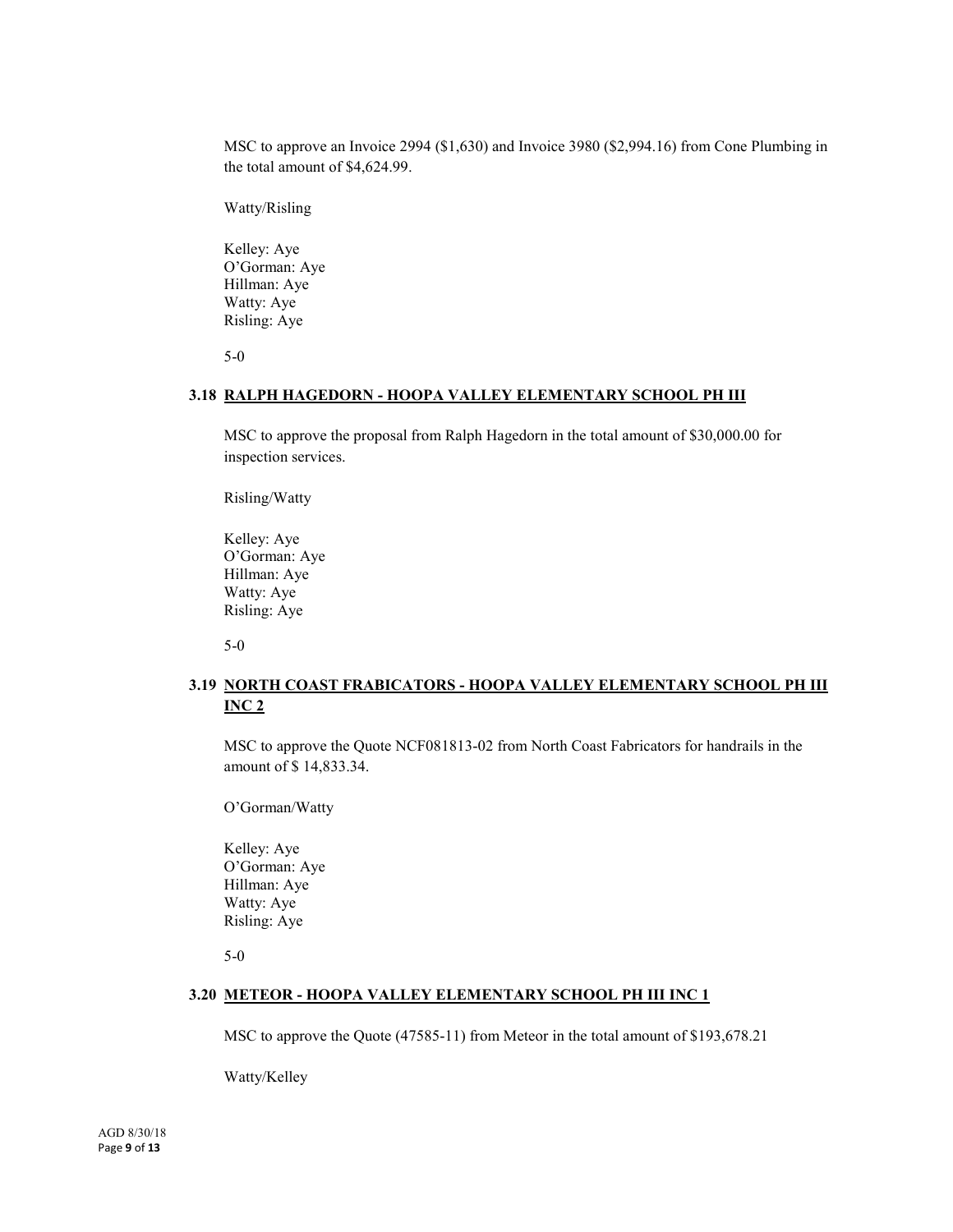Kelley: Aye O'Gorman: Aye Hillman: Aye Watty: Aye Risling: Aye

5-0

## **3.21 METEOR - HOOPA VALLEY HIGH SCHOOL PH III INC 1**

MSC to approve Quote 47584-7 from Meteor in the amount of \$200,682.36

Risling/Watty

Kelley: Aye O'Gorman: Aye Hillman: Aye Watty: Aye Risling: Aye

5-0

#### **3.22 R.BROWN CONSTRUCTION - JACK NORTON ELEMENTARYSCHOOL PH II**

MSC to approve the following invoices from R. Brown Construction in the total amount of \$1,250.00:

| Invoice $\#$ 7262018 | \$562.50 |
|----------------------|----------|
| Invoice $#7192018$   | \$687.50 |

Kelley/O'Gorman

Kelley: Aye O'Gorman: Aye Hillman: Aye Watty: Aye Risling: Aye

5-0

# **3.23 SHN - HOOPA VALLEY HIGH SCHOOL PH II**

MSC to approve the following invoices from SHN in the total amount of \$26,453.31:

| Invoice $\#$ 92438 | \$20,704.31 |
|--------------------|-------------|
| Invoice $\#$ 92494 | \$ 5,133.00 |
| Invoice $#93353$   | 553.50      |
| Invoice $# 94437$  | 62.50       |

Watty/Risling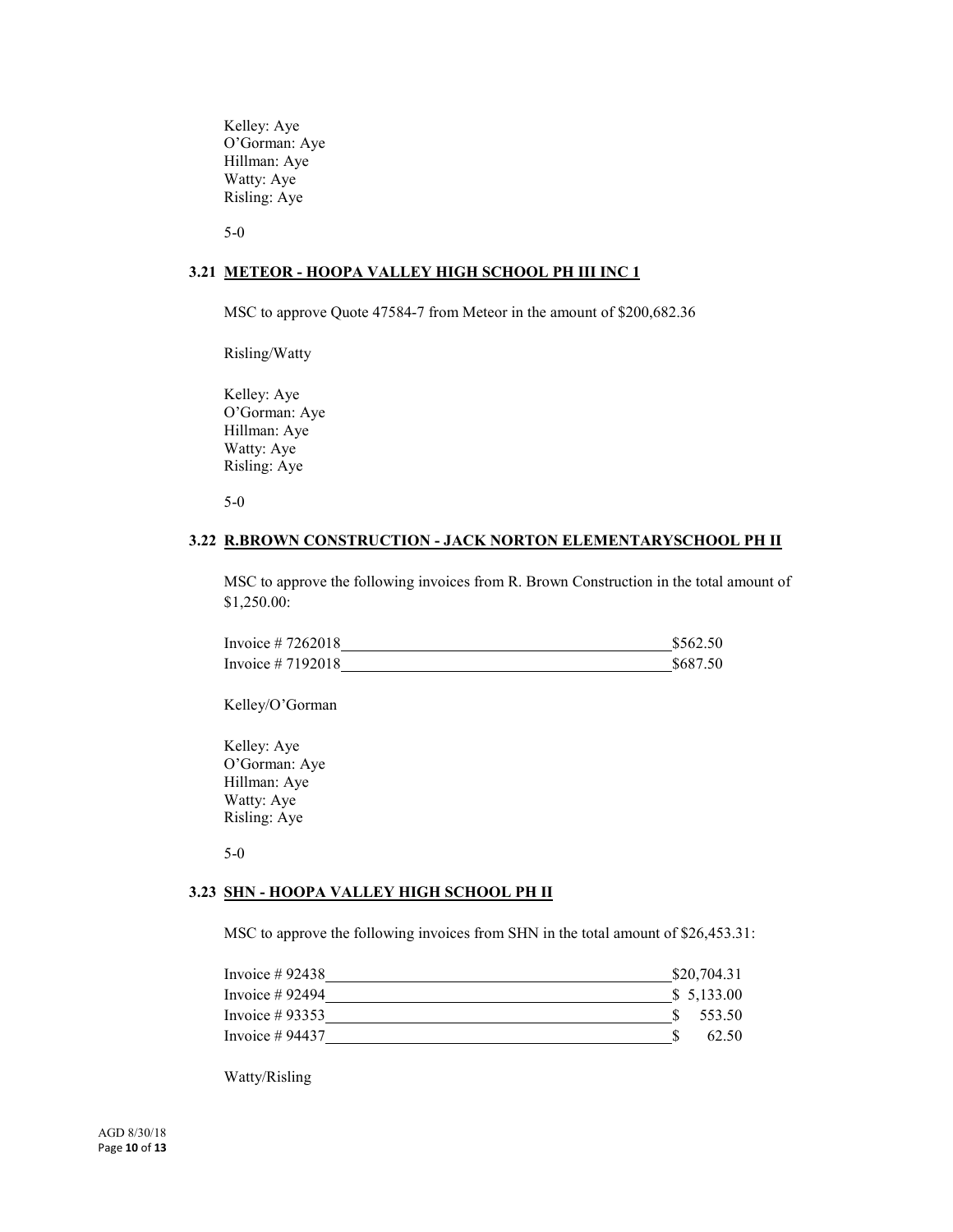Kelley: Aye O'Gorman: Aye Hillman: Aye Watty: Aye Risling: Aye

5-0

#### **3.24 SHN - ORLEANS ELEMENTARY SCHOOL PH II**

MSC to approve invoice 93691 from SHN in the amount of \$1,215.00

Risling/Watty

Kelley: Aye O'Gorman: Aye Hillman: Aye Watty: Aye Risling: Aye

5-0

#### **3.25 STEWART COMPANIES - HOOPA VALLEY ELEMENTARY SCHOOL PH III INC 2**

MSC to approve the Change Order Number 1 from Stewart Companies, increasing the amount of PO # 190177 for Bid Package 2017.4.10 in the total amount of \$50,576.59.

Watty/Risling

Kelley: Aye O'Gorman: Aye Hillman: Aye Watty: Aye Risling: Aye

5-0

#### **3.26 STEWART COMPANIES - JACK NORTON ELEMENTARY SCHOOL PH II**

MSC to approve the quote, and pending invoices, from Stewart Companies in the total amount of \$9,581.00

Risling/Kelley

Kelley: Aye O'Gorman: Aye Hillman: Aye Watty: Aye Risling: Aye

5-0

AGD 8/30/18 Page **11** of **13**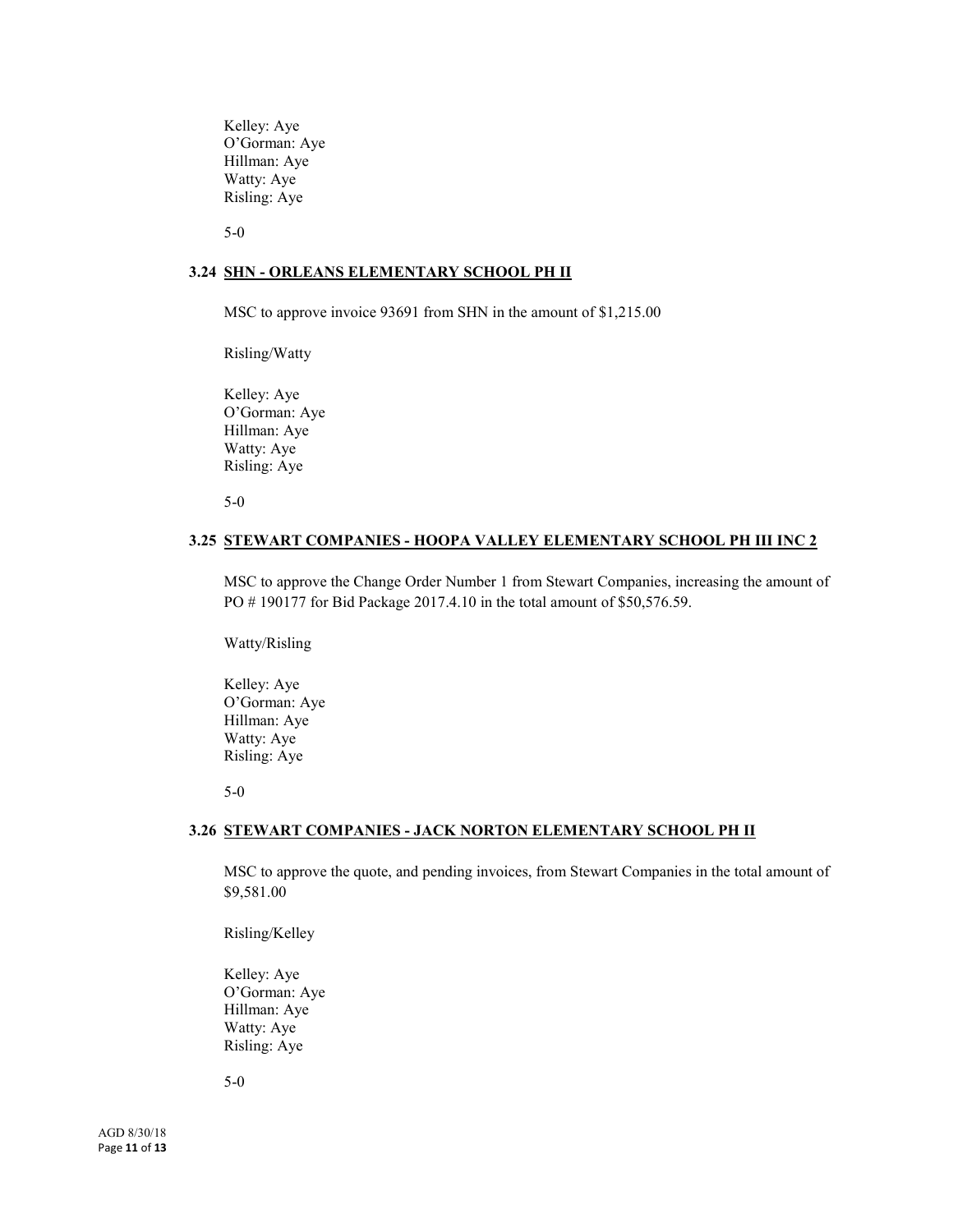# **3.27 STORCKMAN PLUMBING - HOOPA VALLEY HIGH SCHOOL PH III INC 1**

MSC to approve Change Order Number 5 from Storckman Plumbing, increasing the amount of PO #180699 for Bid Package 2017.3.5 in the total amount of \$5,040.00 for work not on original plans

Kelley/O'Gorman

Kelley: Aye O'Gorman: Aye Hillman: Aye Watty: Aye Risling: Aye

5-0

# **3.28 SUN VALLEY ACOUSTICAL - HOOPA VALLEY ELEMENTARY SCHOOL PH III**

MSC to approve a Change Order/Invoice for Sun Valley Acoustical for the following invoice in the amount of \$2,849.79, pending appropriate invoicing.

Invoice dated 6/4/2018 \$ 2,849.79

Risling/Watty

Kelley: Aye O'Gorman: Aye Hillman: Aye Watty: Aye Risling: Aye

5-0

## **3.29 TRENT CONSTRUCTION - ORLEANS ELEMENTARY SCHOOL PH III INC 1**

MSC to approve Change Order Number Two from Trent Construction, decreasing the amount of PO # 190186 for Bid Package 2017.1.9 in the total amount of \$(1,500.00).

Watty/Risling

Kelley: Aye O'Gorman: Aye Hillman: Aye Watty: Aye Risling: Aye

5-0

# **3.30 TRENT CONSTRUCTION - ORLEANS ELEMENTARY SCHOOL PH III**